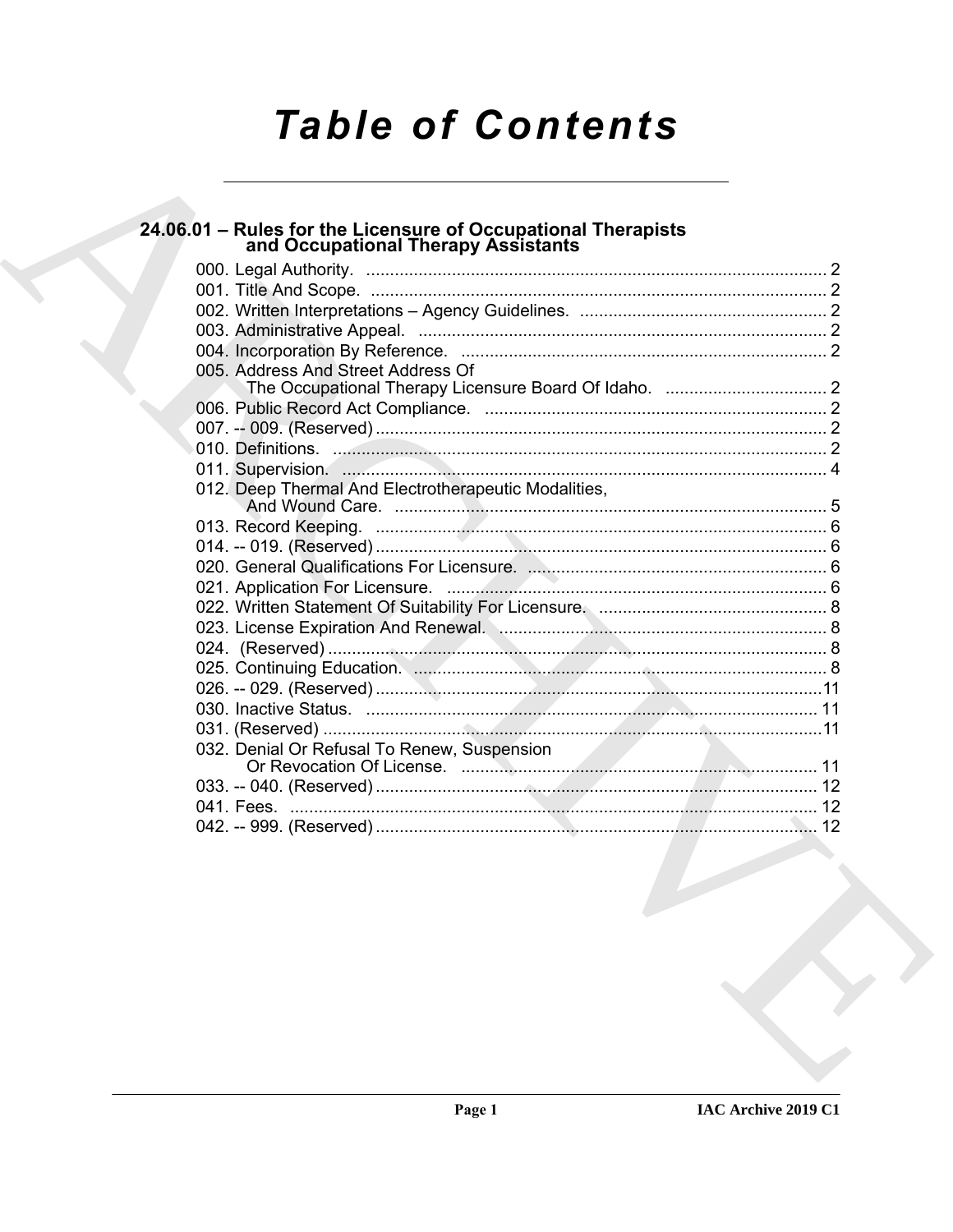#### **IDAPA 24 TITLE 06 CHAPTER 01**

#### <span id="page-1-0"></span>**24.06.01 – RULES FOR THE LICENSURE OF OCCUPATIONAL THERAPISTS AND OCCUPATIONAL THERAPY ASSISTANTS**

#### <span id="page-1-18"></span><span id="page-1-1"></span>**000. LEGAL AUTHORITY.**

Pursuant to Section 54-3717(2), Idaho Code, the Occupational Therapy Licensure Board of Idaho is authorized to promulgate rules that implement the provisions of Chapter 37, Title 54, Idaho Code. (3-29-10) promulgate rules that implement the provisions of Chapter 37, Title 54, Idaho Code.

#### <span id="page-1-20"></span><span id="page-1-2"></span>**001. TITLE AND SCOPE.**

These rules shall be cited as IDAPA 24.06.01, "Rules for the Licensure of Occupational Therapists and Occupational Therapy Assistants."

#### <span id="page-1-21"></span><span id="page-1-3"></span>**002. WRITTEN INTERPRETATIONS – AGENCY GUIDELINES.**

Written interpretations of these rules in the form of explanatory comments accompanying the notice of proposed rulemaking that originally proposed the rules and review of comments submitted in the rulemaking process in the adoption of these rules are available for review and copying at cost from the Bureau of Occupational Licenses, 1109 Main Street, Suite 220, Box 83720, Boise, Idaho 83702-0063. (3-29-10)

#### <span id="page-1-11"></span><span id="page-1-4"></span>**003. ADMINISTRATIVE APPEAL.**

All contested cases shall be governed by the provisions of IDAPA 04.11.01, "Idaho Rules of Administrative Procedure of the Attorney General," and the Administrative Procedure Act, Title 67, Chapter 52, Idaho Code.

 $(4-2-03)$ 

#### <span id="page-1-17"></span><span id="page-1-5"></span>**004. INCORPORATION BY REFERENCE.**

There are no documents incorporated by reference into this rule. (3-25-16)

#### <span id="page-1-10"></span><span id="page-1-6"></span>**005. ADDRESS AND STREET ADDRESS OF THE OCCUPATIONAL THERAPY LICENSURE BOARD OF IDAHO.**

**CHAPTER 01**<br> **CHAPTER ON THE LIGHERATION ALTHERAPY ASSISTANTS**<br> **CHAPTER CONTROVAL THERAPY ASSISTANTS**<br> **CHAPTER CONTROVAL THE RAPY ASSISTANTS**<br> **CHAPTER CONTROVAL THE RAPY ASSISTANTS**<br> **CHAPTER CONTROVAL THE RAPY ASSIST** The office of the Occupational Therapy Licensure Board of Idaho is located within the Bureau of Occupational Licenses, 700 W. State Street, Boise, Idaho 83702. The Bureau is open between the hours of 8:00 a.m. and 5:00 p.m. each day except Saturdays, Sundays and holidays. The telephone number of the Board is (208) 334-3233. The Board's fax number is (208) 334-3945. The Board's fax number is (208) 334-3945. The Board's e-mail address is oct@ibol.idaho.gov. The Board's official website is http://www.ibol.idaho.gov. (3-29-10)

#### <span id="page-1-19"></span><span id="page-1-7"></span>**006. PUBLIC RECORD ACT COMPLIANCE.**

These rules have been promulgated according to the provisions of Title 67, Chapter 52, Idaho Code and are public records. (4-2-03) records.  $(4-2-03)$ 

<span id="page-1-8"></span>**007. -- 009. (RESERVED)**

#### <span id="page-1-9"></span>**010. DEFINITIONS.**

- <span id="page-1-13"></span><span id="page-1-12"></span>**01. Board**. The Occupational Therapy Licensure Board of Idaho. (1-5-88)
- <span id="page-1-14"></span>**02. Bureau**. The Idaho Bureau of Occupational Licenses. (7-1-09)
- <span id="page-1-16"></span><span id="page-1-15"></span>**03. Clients**. Clients are those persons to whom occupational therapy services are delivered. (4-11-19)

**04. Client-Related Tasks**. Client-related tasks are routine tasks during which the aide may interact with the client but does not act as a primary service provider of occupational therapy services. The following factors must be present when an occupational therapist or occupational therapy assistant assigns a selected client-related task to the aide:  $(4-11-19)$ 

| а. | The outcome of the assigned task is predictable: | $(4-11-19)$ |
|----|--------------------------------------------------|-------------|
|----|--------------------------------------------------|-------------|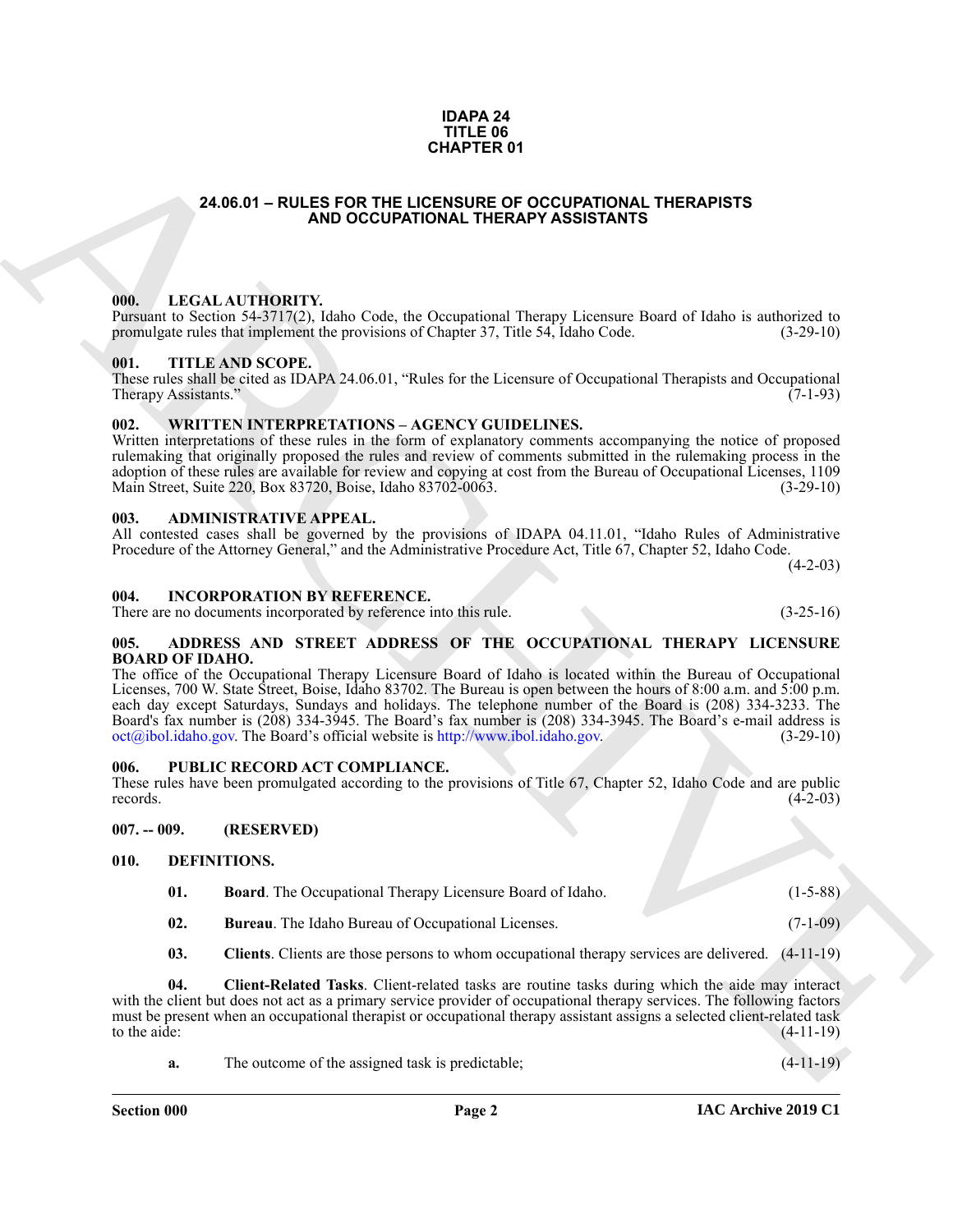**b.** The situation of the client and the environment is stable and will not require that judgment, interpretations, or adaptations be made by the aide; (4-11-19)

**c.** The client has demonstrated some previous performance ability in executing the task; and

(4-11-19)

<span id="page-2-1"></span><span id="page-2-0"></span>**d.** The task routine and process have been clearly established. (4-11-19)

**05. Direct Line-of-Site Supervision**. Direct line-of-sight supervision requires the supervisor's physical presence and immediate availability at the site when services are being provided to clients by the individual under supervision. (4-11-19)

**06. Direct Supervision**. Direct supervision requires daily, in-person contact by the supervisor at the site where services are provided to clients by the individual under supervision. (4-11-19)

<span id="page-2-2"></span>**07. Evaluation**. Evaluation is the process of obtaining and interpreting data necessary for treatment, which includes, but is not limited to, planning for and documenting the review, specific observation, interviewing, and administering data collection procedures, which include, but are not limited to, the use of standardized tests, performance checklists, and activities and tasks designed to evaluate specific performance abilities. (4-11-19)

<span id="page-2-3"></span>**08. General Supervision**. General Supervision requires in-person or synchronous interaction at least once per month by an occupational therapist and contact by other means as needed. Other means of contact include, but are not limited to, electronic communications such as email. (4-11-19)

<span id="page-2-5"></span><span id="page-2-4"></span>**09. Good Standing**. The individual's license, certification, or registration is not currently suspended or revoked by any state regulatory entity. (3-29-10)

**Example the contribution of the contribution of the contribution of the contribution of the contribution of the contribution of the contribution of the contribution of the contribution of the contribution of the contribu 10.** Limited Permit Holder. A person who has completed the education and experience requirements of Section 54-3706(1) and (2), Idaho Code, for an occupational therapist or occupational therapy assistant, has not yet taken or received the results of the entry level certification examination as required by Section 54-3708, Idaho Code, and Subsection 020.04.a. of these rules, and has applied for and been granted limited permit status as allowed by Section 54-3705(1), Idaho Code, and Subsection 021.03 of these rules. (4-11-19)

<span id="page-2-10"></span><span id="page-2-9"></span><span id="page-2-8"></span>**11. Occupational Therapist**. A person licensed to practice occupational therapy. (4-2-03)

**12. Occupational Therapy**. The care and services provided by or under the direction and supervision of an occupational therapist. (3-29-10)

**13. Occupational Therapy Aide**. Also referred to in these rules as an "aide in the delivery of occupational therapy services" or "aide," is a person who is not licensed by the Board and who provides supportive services to occupational therapists and occupational therapy assistants. under direct line-of-sight supervision as provided in these rules. (4-11-19)

<span id="page-2-11"></span>**14. Occupational Therapy Assistant**. A person licensed to practice occupational therapy, and who der the supervision of an occupational therapist. (3-29-10) works under the supervision of an occupational therapist.

<span id="page-2-6"></span>**15. NBCOT**. The National Board for Certification in Occupational Therapy, Inc., is a not-for-profit credentialing agency that provides certification for the occupational therapy profession. (3-29-10)

<span id="page-2-7"></span>**16. Non-Client Related Tasks**. Non-client related tasks include clerical and maintenance activities and preparation of the work area or equipment. (4-11-19)

<span id="page-2-12"></span>**17. Routine Supervision**. Routine Supervision requires in-person or synchronous interaction at least once every two (2) weeks by an occupational therapist and contact by other means as needed. Other means of contact include, but are not limited to, electronic communications such as email.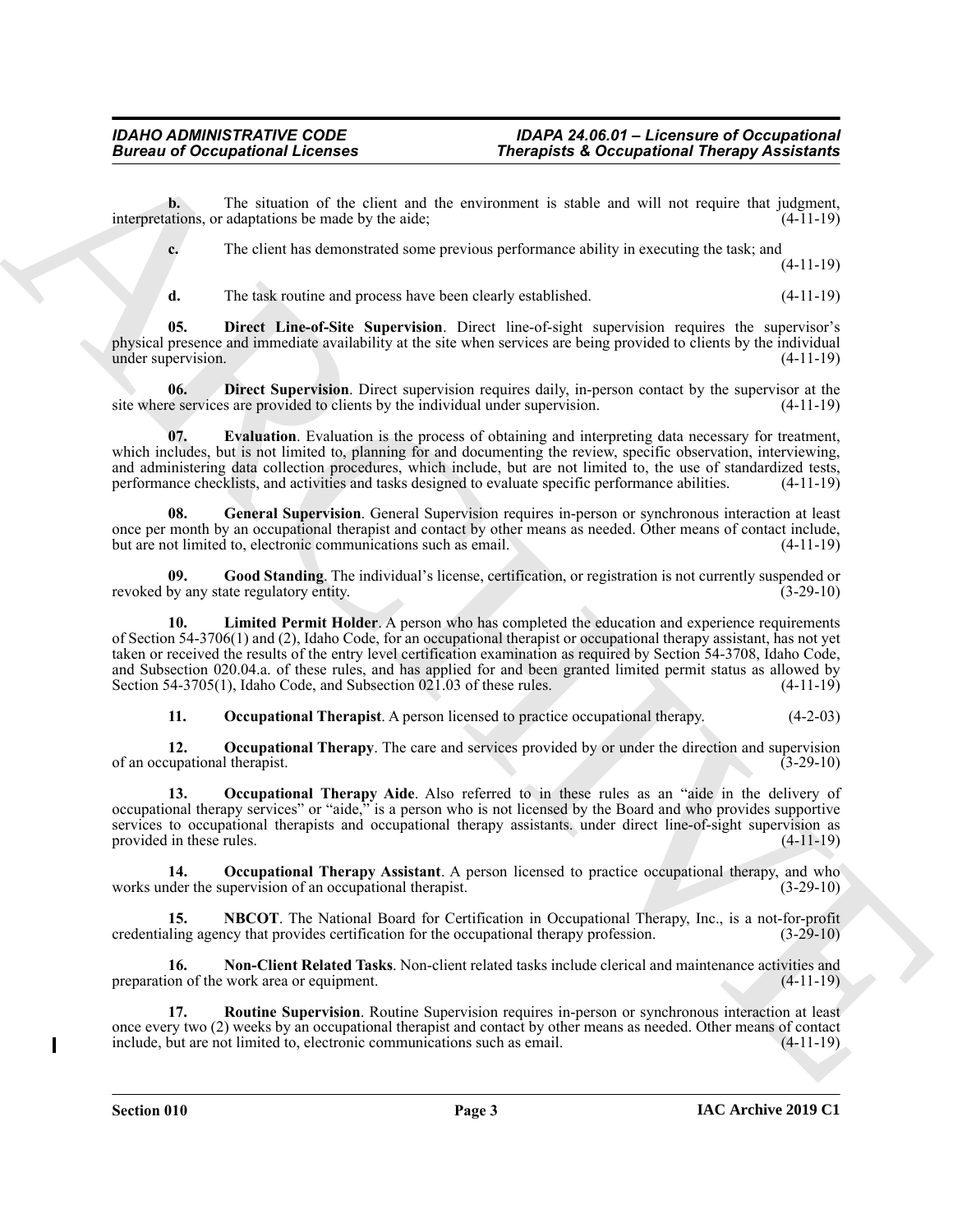#### *IDAHO ADMINISTRATIVE CODE IDAPA 24.06.01 – Licensure of Occupational Fherapists & Occupational Therapy Assistants*

<span id="page-3-1"></span>**18. Student**. A person who is pursuing a supervised course of study in an accredited or approved educational program under Subsections 020.01.a. or 020.02 of this rule, or who is fulfilling the supervised fieldwork experience requirements to qualify for licensure as an occupational therapist or occupational therapy assistant.

(4-11-19)

<span id="page-3-2"></span>**19. Synchronous Interaction**. Synchronous interaction means real-time communication through interactive technology that enables two (2) people at two (2) locations separated by distance to interact simultaneously through two-way video and audio or audio transmission. (4-11-19)

### <span id="page-3-3"></span><span id="page-3-0"></span>**011. SUPERVISION.**

An occupational therapist shall supervise and be responsible for the patient care given by occupational therapy assistants, limited permit holders, aides, and students. An occupational therapist's or occupational therapy assistant's failure to provide appropriate supervision in accordance with these rules is grounds for discipline.

<span id="page-3-7"></span>**01. Supervision Requirements**. Supervision is the direction and review of service delivery, treatment plans, and treatment outcomes. Unless otherwise specified in this rule, General Supervision is the minimum level of supervision that must be provided. Methods of supervision may include, but are not limited to, Direct Line-of-Sight Supervision, Direct Supervision, Routine Supervision, or General Supervision, as needed to ensure the safe and effective delivery of occupational therapy. (4-11-19)

**a.** An occupational therapist and an occupational therapy assistant must ensure the delivery of by the individual being supervised is appropriate for client care and safety and must evaluate: (4-11-19) services by the individual being supervised is appropriate for client care and safety and must evaluate:

| The complexity of client needs: | $(4-11-19)$ |
|---------------------------------|-------------|
|                                 |             |

ii. The number and diversity of clients; (4-11-19)

iii. The skills of the occupational therapist and the occupational therapist assistant, aide, or limited permit holder;

| . | The type of practice setting; |  | $(4-11-19)$ |
|---|-------------------------------|--|-------------|
|   |                               |  |             |

v. The requirements of the practice setting; and (4-11-19)

vi. Other regulatory requirements applicable to the practice setting or delivery of services. (4-11-19)

**b.** Supervision must be documented in a manner appropriate to the individuals and the setting. The tation must be kept as required by Section 013 of these rules. (4-11-19) documentation must be kept as required by Section 013 of these rules.

**c.** Supervision must include consultation at appropriate intervals regarding evaluation, intervention, progress, reevaluation and discharge planning for each patient. Consultation must be documented and signed by the supervisor and supervisee. (4-11-19)

<span id="page-3-6"></span>**02. Occupational Therapy Assistants**. Occupational therapy assistants must be supervised by an occupational therapist. General Supervision must be provided at a minimum. (4-11-19)

<span id="page-3-5"></span><span id="page-3-4"></span>**03. Limited Permit Holders**. Limited permit holders must be supervised by an occupational therapist or occupational therapy assistant. Direct supervision must be provided at a minimum. The occupational therapist is responsible for the overall use and actions of the limited permit holder. (4-11-19) responsible for the overall use and actions of the limited permit holder.

Bureau al Cocapabient Leonix (and the proposite Schemelter Meridian Theorem and the proposite Schemelter (and the schemelter of the schemelter of the schemelter of the schemelter of the schemelter of the schemelter of the **04. Occupational Therapy Aides**. Occupational therapy aides do not provide skilled occupational therapy services. An aide must be trained by an occupational therapist or an occupational therapy assistant to perform specifically delegated tasks. The occupational therapist is responsible for the overall use and actions of the aide. The occupational therapist must oversee the development, documentation, and implementation of a plan to supervise and routinely assess the ability of the occupational therapy aide to carry out non-client related and client-related tasks. The occupational therapy assistant may contribute to the development and documentation of this plan. (4-11-19)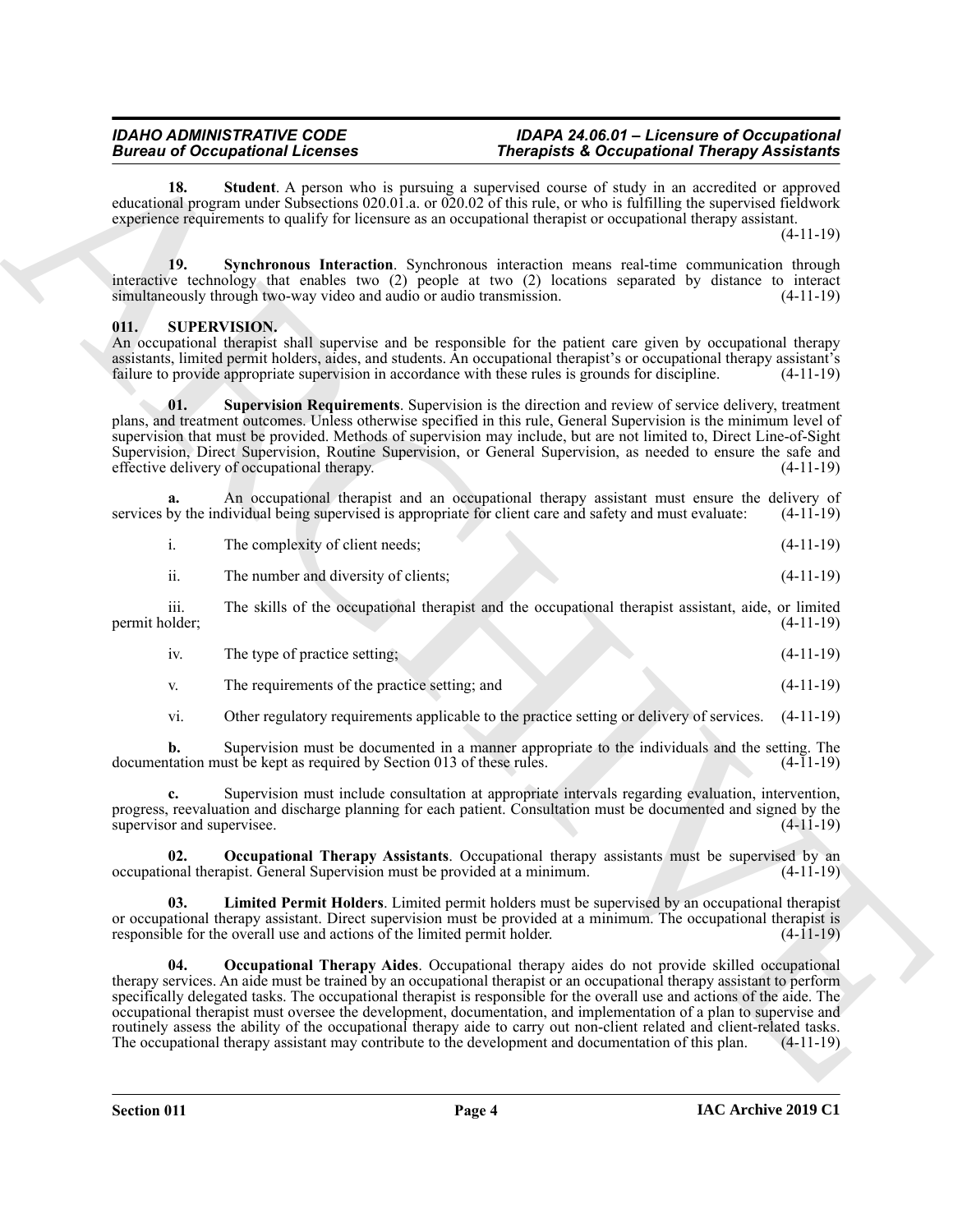**a.** Before assigning client-related and non-client related tasks to an aide, the occupational therapist or occupational therapy assistant must ensure that the aide is able to competently perform the task. (4-11-19)

**b.** The occupational therapist or occupational therapy assistant must train the aide to perform clientrelated and non-client related tasks at least once per month. (4-11-19)

**c.** An aide must perform client-related tasks under the direct line-of-sight supervision of an occupational therapist or occupational therapy assistant. (4-11-19)

**d.** Occupational therapists and occupational therapy assistants must document all training and supervision of an aide, and the documentation must be kept in a location that is consistent with standard business practices for the setting in which the occupational therapy is provided. (4-11-19) practices for the setting in which the occupational therapy is provided.

<span id="page-4-5"></span>**05. Students**. Students must be under the direct on-site supervision of an occupational therapist or occupational therapy assistant who is appropriately supervised by an occupational therapist. The occupational therapist is responsible for the overall use and actions of the student.

#### <span id="page-4-1"></span><span id="page-4-0"></span>**012. DEEP THERMAL AND ELECTROTHERAPEUTIC MODALITIES, AND WOUND CARE.**

<span id="page-4-3"></span>**01. Qualifications**. Except as provided in Subsection 012.02 of these rules, a person may not utilize occupational therapy techniques involving deep thermal, electrotherapeutic modalities or perform wound care management unless the person is licensed by the Board as an occupational therapist and certified by the Hand Therapy Commission. In lieu of being certified by the Hand Therapy Commission, the person must have obtained education and training as described in Paragraphs 012.01.a. through 012.01.c. of this rule. (4-7-11) education and training as described in Paragraphs  $\dot{0}12.01$  a. through  $\dot{0}12.01$  c. of this rule.

**a.** If the person utilizes techniques involving deep thermal, electrotherapeutic modalities, the person must have successfully completed three (3) continuing education units in the application of deep thermal and electrotherapeutic modalities, along with forty (40) hours of supervised, on-the-job or clinical internship or affiliation training pertaining to such modalities. (3-25-16)

**b.** If the person manages wound care, the person must have successfully completed one and one-half (1.5) continuing education units in wound care management, along with forty (40) hours of supervised, on-the-job or clinical internship or affiliation training pertaining to wound care management. (3-25-16)

<span id="page-4-2"></span>**c.** If the person utilizes both deep thermal, electrotherapeutic modalities and manages wound care, the person's forty (40) hours of supervised, on-the-job or clinical internship or affiliation training may be obtained concurrently through the same forty (40) hours of supervised, on-the-job or clinical internship or affiliation, provided that such internship or training includes both the use of deep thermal, electrotherapeutic modalities and the management of wound care. (3-25-16) management of wound care.

Bureau of Occupational Leonies Theospheric Recordstrain Theospheric Records and the set of the computer of the computer of the computer of the computer of the computer of the computer of the computer of the computer of th **02. Obtaining Education and Supervised Training**. A student occupational therapist, graduate occupational therapist, and an occupational therapist may utilize deep thermal, electrotherapeutic modalities or manage wound care while working towards obtaining the education and supervised training described in Section 012 of these rules. The supervisor must provide at least direct supervision to the student occupational therapist, and at least routine supervision to the graduate occupational therapist or occupational therapist. An occupational therapy assistant may apply deep thermal and electrotherapeutic modalities under routine supervision if the occupational therapy assistant has obtained an advanced level of skill as described in Subsection 011.01 of these rules and the education and training described in Subsection 012.01 of these rules. Otherwise, the occupational therapy assistant must work under direct supervision while applying such modalities. (4-7-11) must work under direct supervision while applying such modalities.

<span id="page-4-4"></span>**03. Supervised Training by Qualified Individual**. The supervised training described in Section 012 of these rules must be provided by an occupational therapist who is qualified as specified in this Subsection 012.01, or by another type of licensed health care practitioner whose education, training, and scope of practice enable the practitioner to competently supervise the person as to the modalities utilized and wound care management provided.  $(4 - 7 - 11)$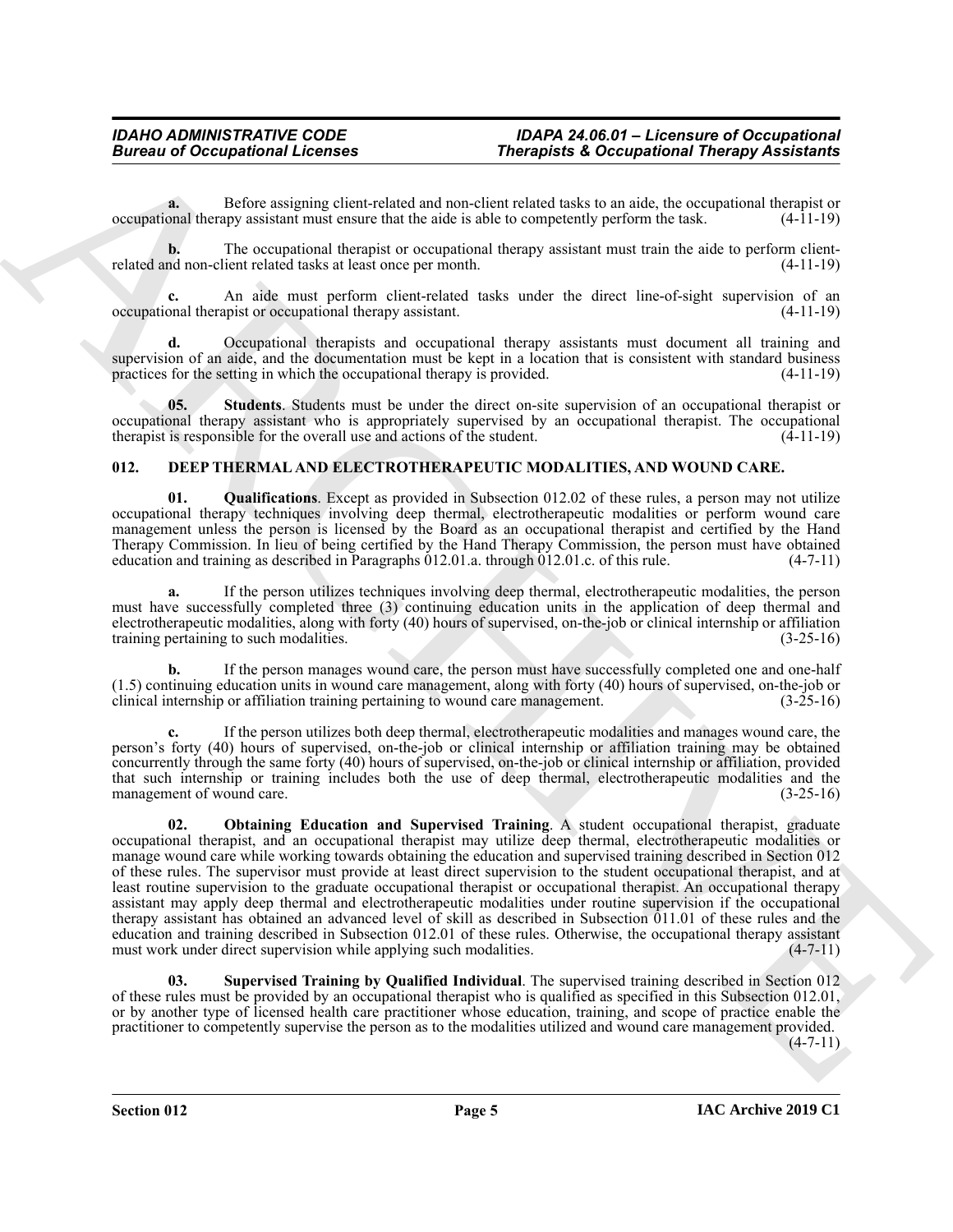#### <span id="page-5-13"></span><span id="page-5-0"></span>**013. RECORD KEEPING.**

Occupational therapists and occupational therapy assistants must maintain adequate records that are consistent with the standard business practices of the setting in which the licensee is providing occupational therapy or supervision and that show necessary patient care, supervision provided by the licensee, and compliance with regulatory requirements applicable to the setting. Failure to maintain adequate records constitutes unprofessional conduct.

(4-11-19)

### <span id="page-5-1"></span>**014. -- 019. (RESERVED)**

#### <span id="page-5-6"></span><span id="page-5-2"></span>**020. GENERAL QUALIFICATIONS FOR LICENSURE.**

<span id="page-5-9"></span><span id="page-5-7"></span>**01. Applicant**. An applicant must be of good moral character. The Board may refuse licensure if it finds the applicant has engaged in conduct prohibited by Section 54-3713, Idaho Code; provided, the Board shall take into consideration the rehabilitation of the applicant and other mitigating circumstances. (3-29-10)

**Example of Consequential frequencies in The equipment of December of The ARCHIVES Consequence in the set of Consequence in the set of Consequence in the set of Consequence in the set of Consequence in the set of Conseque 02. Education**. Each applicant shall provide evidence of successful completion of the academic requirements of an educational program in occupational therapy that is accredited by the American Occupational Therapy Association's Accreditation Council for Occupational Therapy Education (ACOTE), or by a predecessor or successor organization recognized by the United States Secretary of Education, the Council for Higher Education<br>(3-29-10) (3-29-10) Accreditation, or both.

**03. Experience**. Each applicant shall submit evidence of having successfully completed a period of ed fieldwork experience acceptable to the board, which fieldwork shall be: (4-2-03) supervised fieldwork experience acceptable to the board, which fieldwork shall be:

<span id="page-5-11"></span><span id="page-5-10"></span>**a.** For an occupational therapist, a minimum of six (6) months of supervised fieldwork experience; or  $(4-2-03)$ 

**b.** For an occupational therapy assistant, a minimum of four (4) months of supervised fieldwork ce. (3-29-10) experience. (3-29-10)

**04. Examination**. Each applicant shall either pass an examination required by the Board or shall be entitled to apply for licensure by endorsement or limited permit. (1-5-88)

**a.** The written examination shall be the examination conducted by the National Board for Certification in Occupational Therapy, Inc. (NBCOT) and the passing score shall be the passing score established by the NBCOT.  $(4-2-03)$ 

**b.** An applicant for licensure by examination who fails to pass the examination on two (2) attempts must submit a new application as specified in Subsection 021.01. (3-29-10) (3-29-10)

<span id="page-5-12"></span><span id="page-5-8"></span><span id="page-5-5"></span>**05. Good Standing**. An applicant must be in good standing as defined in these rules. (3-29-10)

**06. Application Expiration**. An application upon which the applicant takes no further action will be no longer than one (1) year. held for no longer than one (1) year.

#### <span id="page-5-4"></span><span id="page-5-3"></span>**021. APPLICATION FOR LICENSURE.**

**Licensure by Examination**. Each applicant for licensure by examination shall submit a completed written application to the Board, on forms prescribed by the Board, together with the application fee. The application shall be verified and under oath and shall require the following information: (7-1-99) shall be verified and under oath and shall require the following information:

**a.** A certificate of graduation from an approved occupational therapy curriculum; or an approved occupational therapy assistant's curriculum accredited by the American Occupational Therapy Association's Accreditation Council for Occupational Therapy Education, or an accrediting agency recognized by the United States<br>Secretary of Education, the Council for Higher Education Accreditation, or both; (4-2-03) Secretary of Education, the Council for Higher Education Accreditation, or both;

**b.** The disclosure of any criminal conviction or charges against the applicant other than minor traffic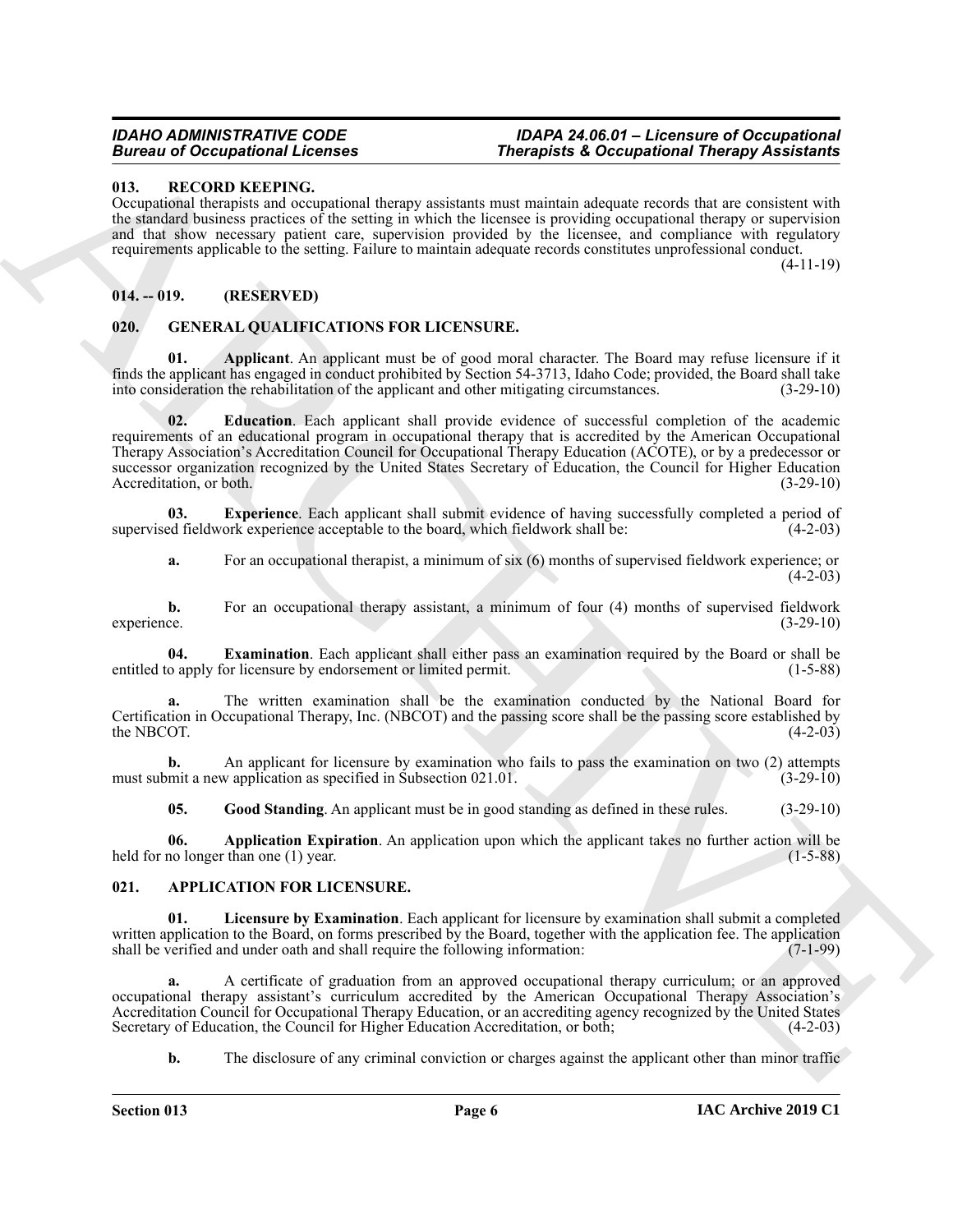offenses along with a written statement of suitability for licensure as provided in Section 022 of these rules; (4-11-19)

**c.** The disclosure of any disciplinary action against the applicant by any state professional regulatory agency or professional organization along with a written statement of suitability for licensure as provided in Section  $022$  of these rules;  $(4-11-19)$ 

**d.** The disclosure of the issuance or denial of registration or licensure by any state or district regulatory body; (4-2-03)

**e.** Not less than two (2) certificates of recommendation from persons having personal knowledge of the applicant's character; (1-5-88) (1-5-88)

**f.** One (1), three by four inch (3" x 4") or smaller unmounted photograph of the applicant's head and shoulders, taken not more than one (1) year before the application date; (3-29-10)

**g.** Such other information as deemed necessary for the Board to identify and evaluate the applicant's credentials; and (1-5-88)

<span id="page-6-0"></span>**h.** Evidence of successful passage of the written examination or a letter from the examining entity authorizing the applicant to take the examination. (4-11-19)

**Exceptional Licenses** Theospheric Exceptional Theospheric Exceptional Theospheric Street (11-19)<br>
when the distinct of the distinct of the distinct of the distinct of the distinct of the distinct of the distinct of the d **02. Licensure by Endorsement**. An applicant may be eligible for licensure without examination if he or she meets all of the other qualifications prescribed in Section 54-3709, Idaho Code, and also holds a current valid license or registration from some other state, territory or district of the United States, or certified by the National Board for Certification in Occupational Therapy providing they meet Idaho standards and are equivalent to the requirements for licensure pursuant to these rules. (3-29-10)

**a.** Each applicant for licensure by endorsement shall submit a completed written application to the Board on forms prescribed by the Board, together with the application fee. The application shall be verified, under oath, and contain the specific information in Subsection 021.01.a. through 021.01.g. of these rules. (3-29-10)

<span id="page-6-1"></span>**b.** Proof of such licensure or registration shall be verified in a manner acceptable to the Board.

(1-5-88)

**03. Limited Permit**. The Board may issue a Limited Permit to a graduate occupational therapist or graduate occupational therapy assistant who meets the requirements set forth by Sections 54-3706(1) and 54-3706(2), Idaho Code, who has not yet passed the examination as required in Paragraph 020.04.a. of these rules. (3-29-10)

**a.** Each person applying for a limited permit must submit a completed written application to the Board on forms prescribed by the Board, together with the required fee. (3-29-10)

**b.** A Limited Permit shall only allow a person to practice occupational therapy in association with and e supervision of a licensed occupational therapist. (1-5-88) under the supervision of a licensed occupational therapist.

**c.** A Limited Permit shall be valid six (6) months from the date of issue. (3-20-14)

<span id="page-6-2"></span>**d.** A Limited Permit may be extended by the Board for good cause. (3-20-14)

**04. Temporary License**. The Board may issue a temporary license to a person applying for licensure as an occupational therapist or an occupational therapy assistant if the person is currently licensed and in good standing to practice in another jurisdiction and meets that jurisdiction's requirements for licensure by endorsement.  $(3-29-10)$ 

**a.** Each person applying for temporary licensure must submit a completed written application to the Board on forms prescribed by the Board, together with the required fee. (3-29-10)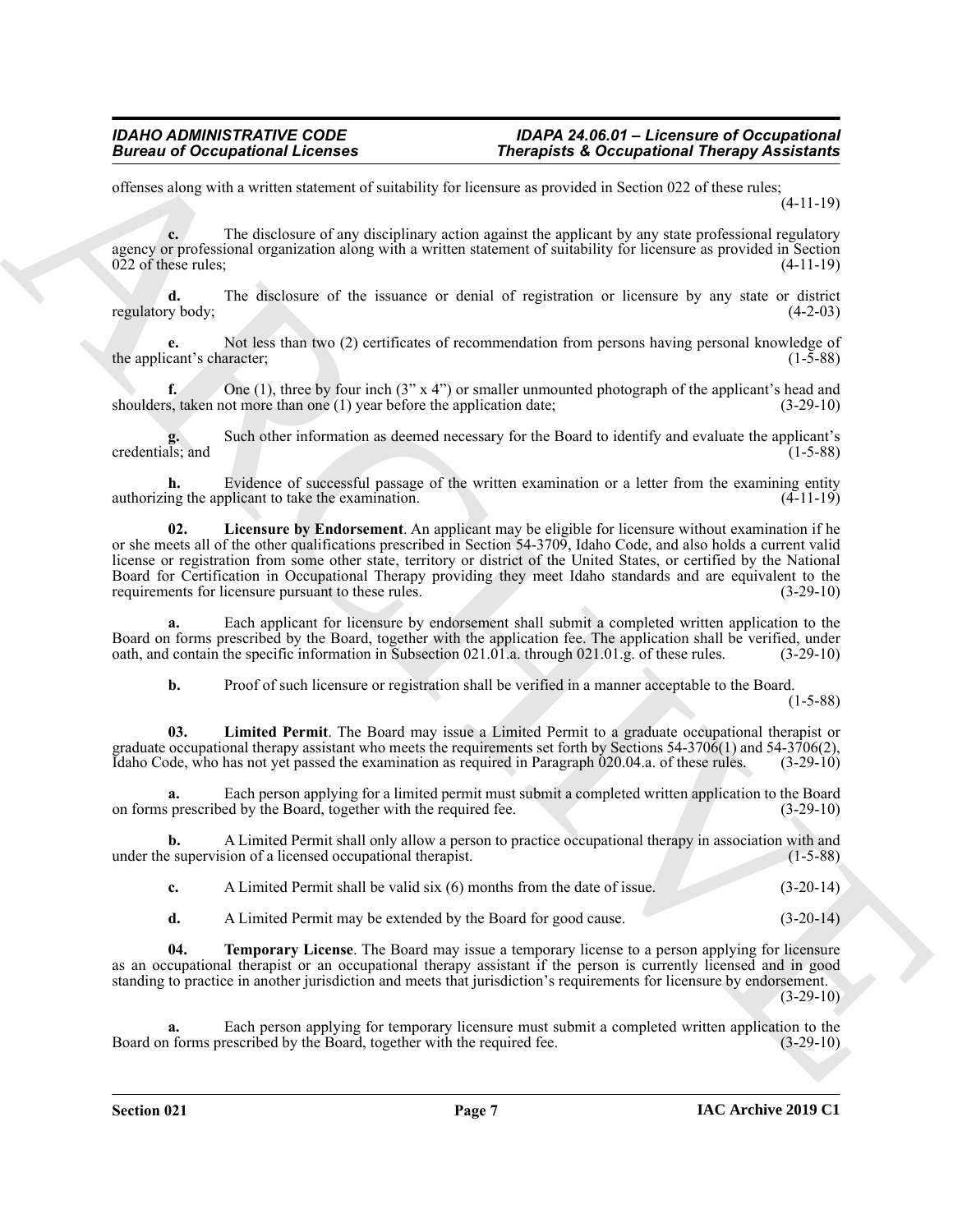#### *IDAHO ADMINISTRATIVE CODE IDAPA 24.06.01 – Licensure of Occupational Bureau of Occupational Licenses Therapists & Occupational Therapy Assistants*

**b.** A temporary license shall automatically expire once the Board has processed the person's application for licensure and issued or denied the applied-for license, or in six (6) months after the date on which the Board issued the temporary license, whichever is sooner. (3-29-10)

<span id="page-7-4"></span>**05. Personal Interview**. The Board may, at its discretion, require the applicant to appear for a personal interview. (1-5-88)

### <span id="page-7-10"></span><span id="page-7-0"></span>**022. WRITTEN STATEMENT OF SUITABILITY FOR LICENSURE.**

Bureau of Occupation Reference<br>
Survey Assembly Control (1991) ange survival and the same of the same of the same of the same of the same of the same of the same of the same of the same of the same of the same of the same An applicant who, or whose license, has a criminal charge, conviction, finding of guilt, withheld judgment, or suspended sentence for any crime under any municipal, state, or federal law other than minor traffic offenses, or has been subject to discipline by any state professional regulatory agency or professional organization must submit with the application a written statement and any supplemental information establishing the applicant's current suitability<br>for licensure. (4-11-19) for licensure.  $(4-11-19)$ 

| evidence: | <b>Consideration of Factors and Evidence.</b> The Board shall consider the following factors or | $(4-11-19)$ |
|-----------|-------------------------------------------------------------------------------------------------|-------------|
|           | The severity or nature of the crime or discipline;                                              | $(4-11-19)$ |

<span id="page-7-12"></span>**b.** The period of time that has passed since the crime or discipline under review; (4-11-19)

**c.** The number or pattern of crimes or discipline or other similar incidents;  $(4-11-19)$ 

**d.** The circumstances surrounding the crime or discipline that would help determine the risk of repetition; (4-11-19) repetition; (4-11-19)

**e.** The relationship of the crime or discipline to the practice of occupational therapy; (4-11-19)

**f.** The applicant's activities since the crime or discipline under review, such as employment, education, participation in treatment, payment of restitution, or any other factors that may be evidence of current rehabilitation; and

**g.** Any other information regarding rehabilitation or mitigating circumstances. (4-11-19)

<span id="page-7-13"></span><span id="page-7-11"></span><span id="page-7-8"></span>**02. Interview**. The Board may, at its discretion, grant an interview of the applicant. (4-11-19)

**03. Applicant Bears the Burden**. The applicant shall bear the burden of establishing the applicant's current suitability for licensure.

#### <span id="page-7-6"></span><span id="page-7-1"></span>**023. LICENSE EXPIRATION AND RENEWAL.**

**01. Expiration Date**. An individual's license expires on the individual's birthday. The individual must annually renew the license before the individual's birthday in accordance with Section 67-2614, Idaho Code.<br>Licenses not so renewed will be cancelled in accordance with Section 67-2614, Idaho Code. (3-25-16) Licenses not so renewed will be cancelled in accordance with Section 67-2614, Idaho Code.

<span id="page-7-9"></span>**02. Reinstatement**. A license cancelled for failure to renew may be reinstated in accordance with Section 67-2614, Idaho Code. Reinstatement of a license from inactive to active status is governed by Section 030.

 $(4 - 7 - 11)$ 

<span id="page-7-7"></span>**03. Application for Renewal**. In order to renew a license, a licensee must submit a timely, completed, Board-approved renewal application form and pay the required renewal fees. (3-29-10)

#### <span id="page-7-2"></span>**024. (RESERVED)**

#### <span id="page-7-5"></span><span id="page-7-3"></span>**025. CONTINUING EDUCATION.**

In order to protect public health and safety and promote the public welfare, the Board has adopted the following continuing education requirement of all licensees: (3-25-16)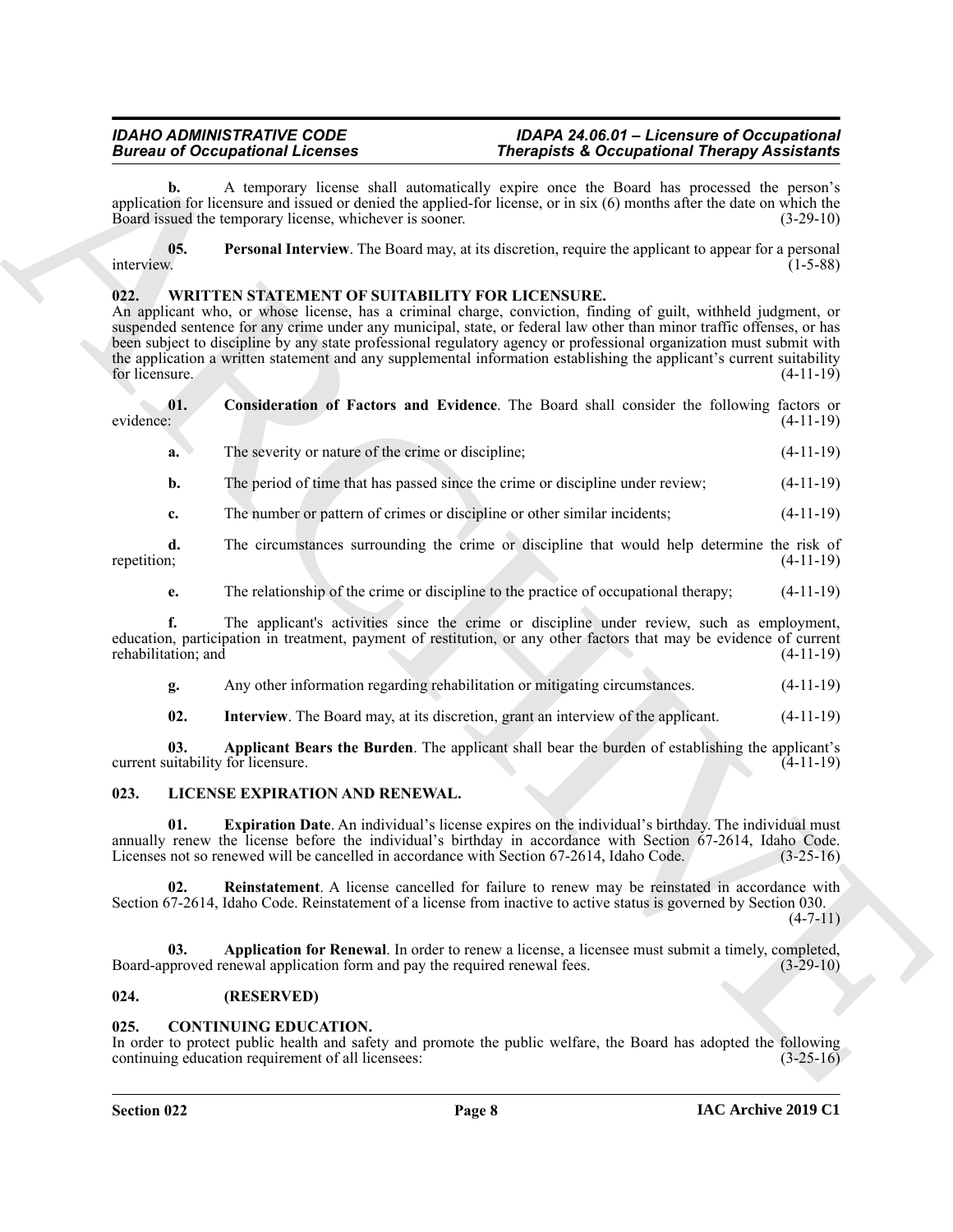<span id="page-8-3"></span>**01. Requirement**. Until January 1, 2018, each licensee shall successfully complete, in the two (2) years preceding renewal of the license, a minimum of two (2) Board-approved continuing education units (CEUs).  $(3-25-16)$ 

**a.** Effective January 1, 2018 each licensee shall successfully complete, in the two (2) years prior to the xpiration date, a minimum of two (2) Board-approved CEUs. (3-25-16) license expiration date, a minimum of two (2) Board-approved CEUs.

**b.** A CEU is a measurement of the licensee's participation in a Board-approved continuing education activity. One (1) CEU requires ten (10) contact hours of participation in a Board-approved continuing education program, excluding meals and breaks. One (1) contact hour equals one (1) clock hour for purpose of obtaining CEUs.  $(3-29-10)$ 

**c.** The Board shall waive the continuing education requirement for the first two (2) license renewals after initial licensure. (3-25-16)

<span id="page-8-4"></span>**02. Verification**. The licensee must verify to the Board, as part of the annual license renewal process, that the licensee is in compliance with the continuing education requirement. (3-29-10)

<span id="page-8-1"></span>**03. Courses and Activities**. At least one (1) CEU must directly relate to the delivery of occupational therapy services. The remaining CEU must be germane to the practice of occupational therapy and relate to other areas of a licensee's practice. A licensee may take online or home study courses, as long as a course completion certificate is provided. (3-25-16) certificate is provided.

**a.** CEUs acceptable to the Board include, but are not limited to, programs or activities sponsored by the American Occupational Therapy Association (AOTA) or the Idaho Occupational Therapy Association (IOTA); post-professional coursework completed through any approved or accredited educational institution that is not part of a course of study leading to an academic degree; or otherwise meet all of the following criteria: (3-25a course of study leading to an academic degree; or otherwise meet all of the following criteria:

i. The program or activity contributes directly to professional knowledge, skill, and ability; (3-29-10)

ii. The program or activity relates directly to the practice of occupational therapy; and (3-29-10)

iii. The program or activity must be objectively measurable in terms of the hours involved. (3-29-10)

**b.** Partial credit will not be given for CEUs. (3-25-16)

**c.** The delivery of occupational therapy services may include: models, theories or frameworks that relate to client/patient care in preventing or minimizing impairment, enabling function within the person/environment<br>or community context. (3-29-10) or community context.

**d.** Other activities may include, but are not limited to, occupation based theory assessment/interview techniques, intervention strategies, and community/environment as related to one's practice (3-29-10)

<span id="page-8-2"></span><span id="page-8-0"></span>**04.** Carry Over and Duplication. CEUs cannot be carried over to the next reporting period. The same ken more than once during a reporting cycle will only be counted once. (3-25-16) course taken more than once during a reporting cycle will only be counted once.

**Except on Conceptions I. Every a measure of the conception of Theorem Conception and Theorem Scheme and the conception of the conception of the conception of the conception of the conception of the conception of the conc Documentation**. A licensee need not submit documentation of CEUs when the licensee renews a license. However, a licensee must maintain documentation verifying that the licensee has completed the continuing education requirement for a period of four (4) years. A licensee must submit the verification documentation to the Board if the licensee is audited by the Board. A percentage of occupational therapists and certified occupational therapy assistants will be audited every year. Documentation for all activities must include licensee's name, date of activity or when course was completed, provider name, course title, description of course/activity, and number of  $CEUs.$  (3-25-16)

**a.** Continuing education course work. The required documentation for this activity is a certificate or documentation of attendance. (3-29-10)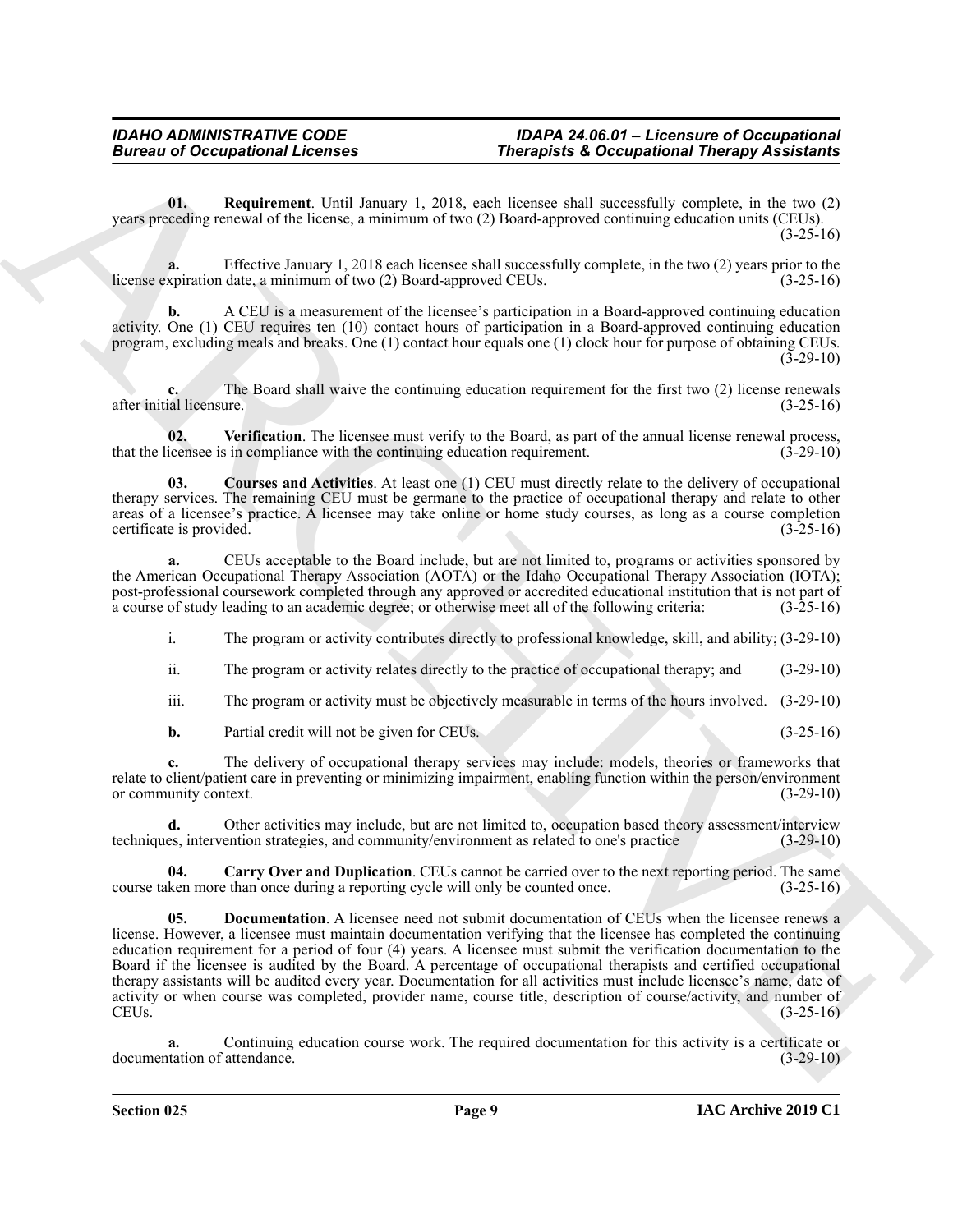**b.** In-service training. The required documentation for this activity is a certificate or documentation of attendance. (3-29-10)

**c.** Professional conference or workshop. The required documentation for this activity is a certificate or documentation of attendance. (3-29-10)

**d.** Course work offered by an accredited college or university, provided that the course work is taken after the licensee has obtained a degree in occupational therapy, and the course work provides skills and knowledge beyond entry-level skills or knowledge. The required documentation for this activity is a transcript. (3-29-10)

**e.** Publications. The required documentation for this activity is a copy of the publication. (3-29-10)

**f.** Presentations. The required documentation for this activity is a copy of the presentation or program listing. Any particular presentation may be reported only once per reporting period. (3-29-10)

**g.** Interactive online courses. The required documentation for this activity is a certificate or documentation of completion. (3-29-10)

**h.** Development of instructional materials incorporating alternative media such as video, audio and/or software programs to advance professional skills of others. The required documentation for this activity is a program<br>description. The media/software materials must be available if requested during audit process. (3-29-10) description. The media/software materials must be available if requested during audit process.

**i.** Professional manuscript review. The required documentation for this activity is a letter from publishing organization verifying review of manuscript. A maximum of ten (10) hours is allowed per reporting period for this category.  $(3-29-10)$ 

**j.** Guest lecturer for occupational therapy related academic course work (academia not primary role). The required documentation for this activity is a letter or other documentation from instructor. (3-29-10)

**k.** Serving on a professional board, committee, disciplinary panel, or association. The required documentation for this activity is a letter or other documentation from the organization. A maximum of ten (10) hours is allowed per reporting period for this category. (3-29-10)

**l.** Self study of cassette, tape, video tape, or other multimedia device, or book. The required documentation for this activity is a two (2) page synopsis of each item written by the licensee. A maximum of ten (10) hours is allowed per reporting period for this category. (3-29-10)

**Exercise of Conceptions I.** Every the system of the system of the system of the system of the system of the system of the system of the system of the system of the system of the system of the system of the system of the **m.** Level II fieldwork direct supervision of an occupational therapy student or occupational therapy assistant student by site designated supervisor(s). The required documentation for this activity is a name of student(s), letter of verification from school, and dates of fieldwork. A maximum of ten (10) hours per supervisor is allowed per reporting period for this category. (3-29-10)

<span id="page-9-0"></span>**06.** Exemptions. A licensee may request an exemption from the continuing education requirement for a particular two-year  $(2)$  period under the following circumstances. The licensee must provide any information requested by the Board to assist in substantiating the licensee's need for a claimed exemption:  $(3-29-10)$ requested by the Board to assist in substantiating the licensee's need for a claimed exemption:

**a.** During the continuing education period the licensee was residing in another country for one (1) year or longer, reasonably preventing completion of the continuing competency requirements; (3-29-10)

**b.** The licensee was absent from Idaho because of military service for a period of one (1) year or longer during the continuing education period, preventing completion of the continuing competency requirements; or  $(3-29-10)$ 

**c.** The licensee should be exempt from the continuing education requirements for reasons of health or od cause.  $(3-25-16)$ other good cause.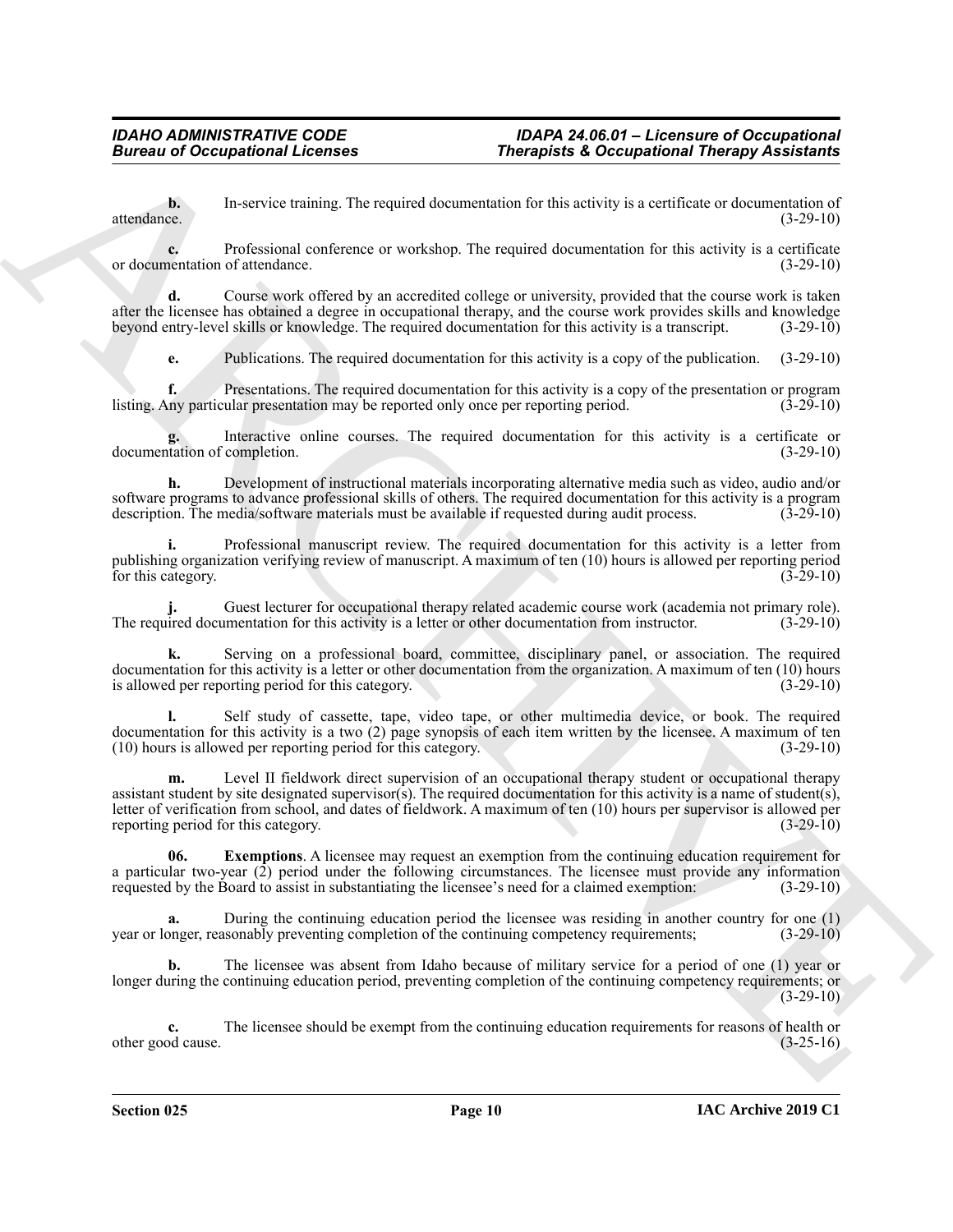#### <span id="page-10-0"></span>**026. -- 029. (RESERVED)**

#### <span id="page-10-8"></span><span id="page-10-1"></span>**030. INACTIVE STATUS.**

**01. Request for Inactive Status**. Occupational Therapists and Occupational Therapy Assistants requesting an inactive status during the renewal of their active license must submit a written request and pay the established fee. (4-7-11) established fee.

#### <span id="page-10-11"></span><span id="page-10-9"></span>**02. Inactive License Status**. (4-7-11)

**a.** Licensees may not practice in Idaho while on inactive status. (4-7-11)

**b.** All continuing education requirements will be waived for any year or portion thereof that a licensee maintains an inactive license and is not actively practicing or supervising in Idaho, subject to Subsection 030.03 of these rules.  $(4-7-11)$ 

<span id="page-10-10"></span>**c.** Inactive license renewal notices and licenses will be marked "Inactive." (4-7-11)

**03. Reinstatement to Full Licensure from Inactive Status**. An inactive licensee may reinstate to active status by submitting a completed, Board-approved application and paying the appropriate fee. The licensee's application must demonstrate, to the Board's satisfaction, that during the two  $\overline{2}$ ) years immediately preceding the application, the licensee completed at least two  $\overline{2}$ ) CEUs acceptable to the Board. (3-25-16) application, the licensee completed at least two  $(2)$  CEUs acceptable to the Board.

#### <span id="page-10-2"></span>**031. (RESERVED)**

#### <span id="page-10-5"></span><span id="page-10-4"></span><span id="page-10-3"></span>**032. DENIAL OR REFUSAL TO RENEW, SUSPENSION OR REVOCATION OF LICENSE.**

Bureau of Occupational Licenses<br>
(B.A. 1998). (IRREL: 1998). The space of the space of the space of the space of the space of the space of the space of the space of the space of the space of the space of the space of the **01. Disciplinary Authority**. A new application may be denied or renewal refused, and every person licensed pursuant to Title 54, Chapter 37, Idaho Code and these rules is subject to discipline, pursuant to the procedures and powers established by and set forth in Section 54-3713, Idaho Code, IDAPA 04.11.01, "Idaho Rules of Administrative Procedure of the Attorney General," and the Administrative Procedure Act, Title 67, Chapter 52, Idaho Code. (3-29-10)

**02. Grounds for Discipline**. In addition to the grounds set forth in Section 54-3713, Idaho Code, applicants may be denied or refused licensure and licensees are subject to discipline upon the following grounds, including but not limited to: (3-29-10) including but not limited to:

<span id="page-10-6"></span>**a.** Obtaining a license by means of fraud, misrepresentation, or concealment of material facts;

(1-5-88)

**b.** Being guilty of unprofessional conduct or violating the Code of Ethics governing said licensees, including the provision of health care which fails to meet the standard of health care provided by other qualified licensees in the same community or similar communities, taking into account the licensee's training, experience and the degree of expertise to which he holds himself out to the public; (1-5-88)

| Being convicted of a felony by a court or competent jurisdiction; | $(1-5-88)$ |
|-------------------------------------------------------------------|------------|
|                                                                   |            |

**d.** The unauthorized practice of medicine; (1-5-88)

**e.** Violating any provisions of this act or any of the rules promulgated by the Board under the authority of the act; or  $(1-5-88)$ 

<span id="page-10-7"></span>**f.** Failure to properly supervise persons as required in these rules.  $(3-29-10)$ 

**03. Penalties**. In addition to any other disciplinary sanctions the Board may impose against a licensee, the Board may impose a fine of up to one thousand dollars (\$1,000) per violation, or in such greater amount as the Board may deem necessary to deprive the licensee of any economic advantage gained by the licensee through the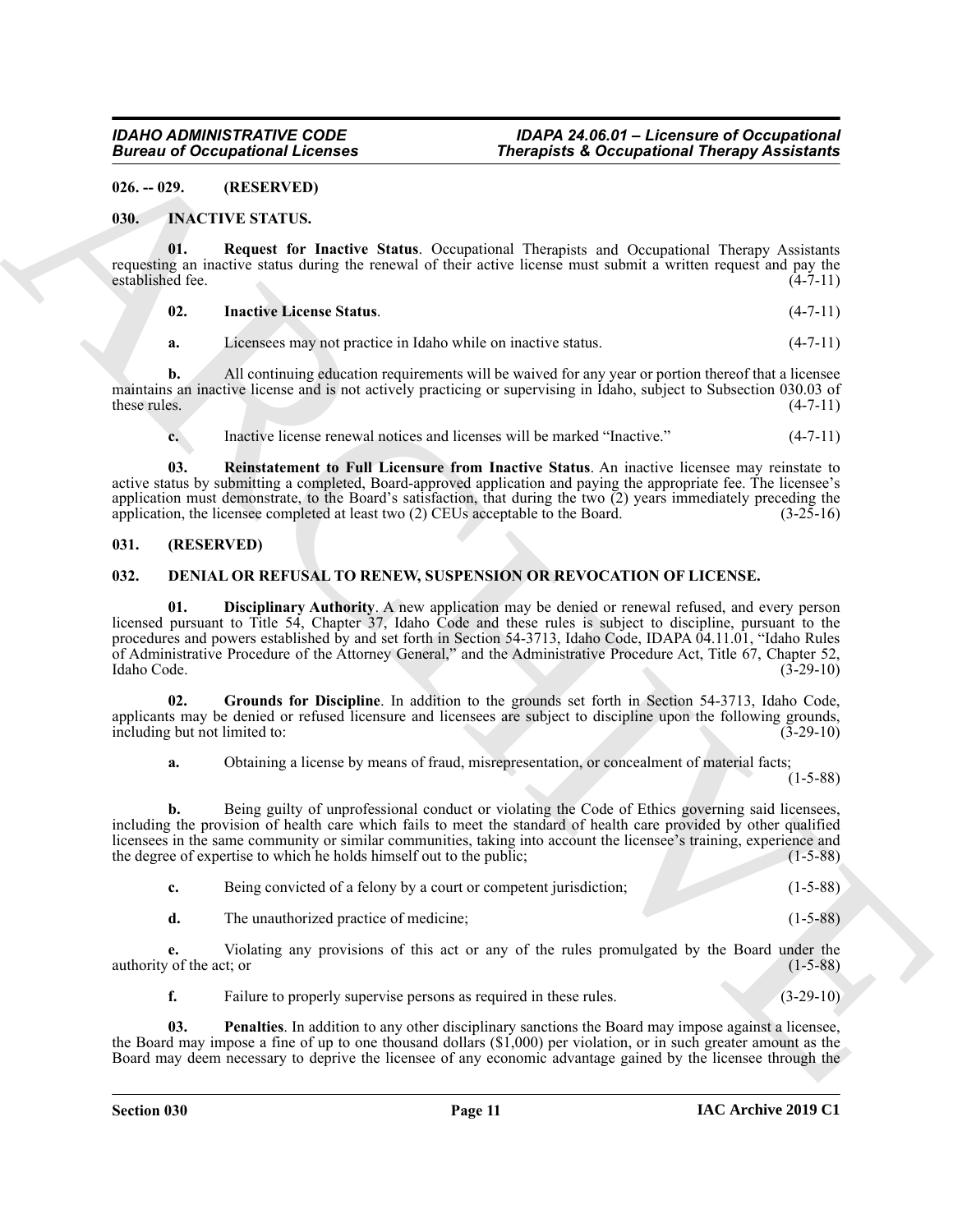conduct that resulted in discipline and that reimburses the Board for costs of the investigation and disciplinary<br>(3-29-10)<br>(3-29-10) proceedings.

#### <span id="page-11-0"></span>**033. -- 040. (RESERVED)**

#### <span id="page-11-1"></span>**041. FEES.**

<span id="page-11-10"></span><span id="page-11-9"></span><span id="page-11-6"></span><span id="page-11-4"></span>**01. Fees**. Necessary fees shall accompany applications. Fees shall not be refundable. (3-29-10)

**02. Initial Licensure**. The fee for initial licensure of occupational therapists shall be eighty dollars (\$80) and the fee for occupational therapy assistants shall be sixty dollars (\$60). (3-22-18)

**03. Limited Permit or Temporary License**. The fee for a limited permit or temporary license shall be twenty-five dollars  $(\$25)$ .  $(4-6-15)$ 

<span id="page-11-5"></span>**04. Active License Renewal Fee**. The annual renewal fee for an active license shall be forty dollars occupational therapists and thirty dollars (\$30) for occupational therapy assistants. (3-22-18)  $($ \$40) for occupational therapists and thirty dollars  $($ \$30) for occupational therapy assistants.

<span id="page-11-11"></span>**05. Reinstatement Fee**. The fee to reinstate an expired license is as provided in Section 67-2614, Idaho Code. (3-24-16)

<span id="page-11-7"></span>**06.** Inactive License Renewal Fee. The annual renewal fee for an inactive license shall be twenty (3-22-18) (3-22-18) dollars (\$20) for occupational therapists and occupational therapy assistants.

<span id="page-11-8"></span>**07. Inactive to Active License Fee**. The fee for reinstating an inactive license to an active license is the difference between the current inactive and active license renewal fees. (4-7-11)

#### <span id="page-11-2"></span>**042. -- 999. (RESERVED)**

#### <span id="page-11-3"></span>**APPENDIX A OCCUPATIONAL THERAPY CODE OF ETHICS PREAMBLE**

**Encore of Occupations I. Everythene B. Section 19. The spin-of the set of Contractions Theorem ARCHIVES procedure of the set of the set of the set of the set of the set of the set of the set of the set of the set of the** All Occupational Therapists, Occupational Therapy Assistants, and Limited Permit Holders (collectively, "occupational therapy personnel") are responsible for maintaining and promoting the ethical practice of occupational therapy. Occupational therapy personnel shall act in the best interest of the patient/client at every level of practice. This Code of Ethics, modeled in principle and the spirit of the Code of Ethics of the American Occupational Therapy Association, sets forth principals for the ethical practice of occupational therapy for occupational therapy personnel. This Code of Ethics shall be binding on all occupational therapy personnel.

#### **Principle 1**.

Occupational therapy personnel shall demonstrate, a concern for the well-being of the recipients of their services. (beneficence).

#### **Principle 2**.

Occupational therapy personnel shall take reasonable precautions to avoid imposing or inflicting harm upon the recipient of services or to his or her property. (nonmaleficence)

#### **Principle 3**.

Occupational therapy personnel shall respect the recipient and/or their surrogate(s) as well as the recipient's rights. (autonomy, privacy, confidentiality)

#### **Principle 4**.

Occupational therapy personnel shall achieve and continually maintain high standards of competence. (duties)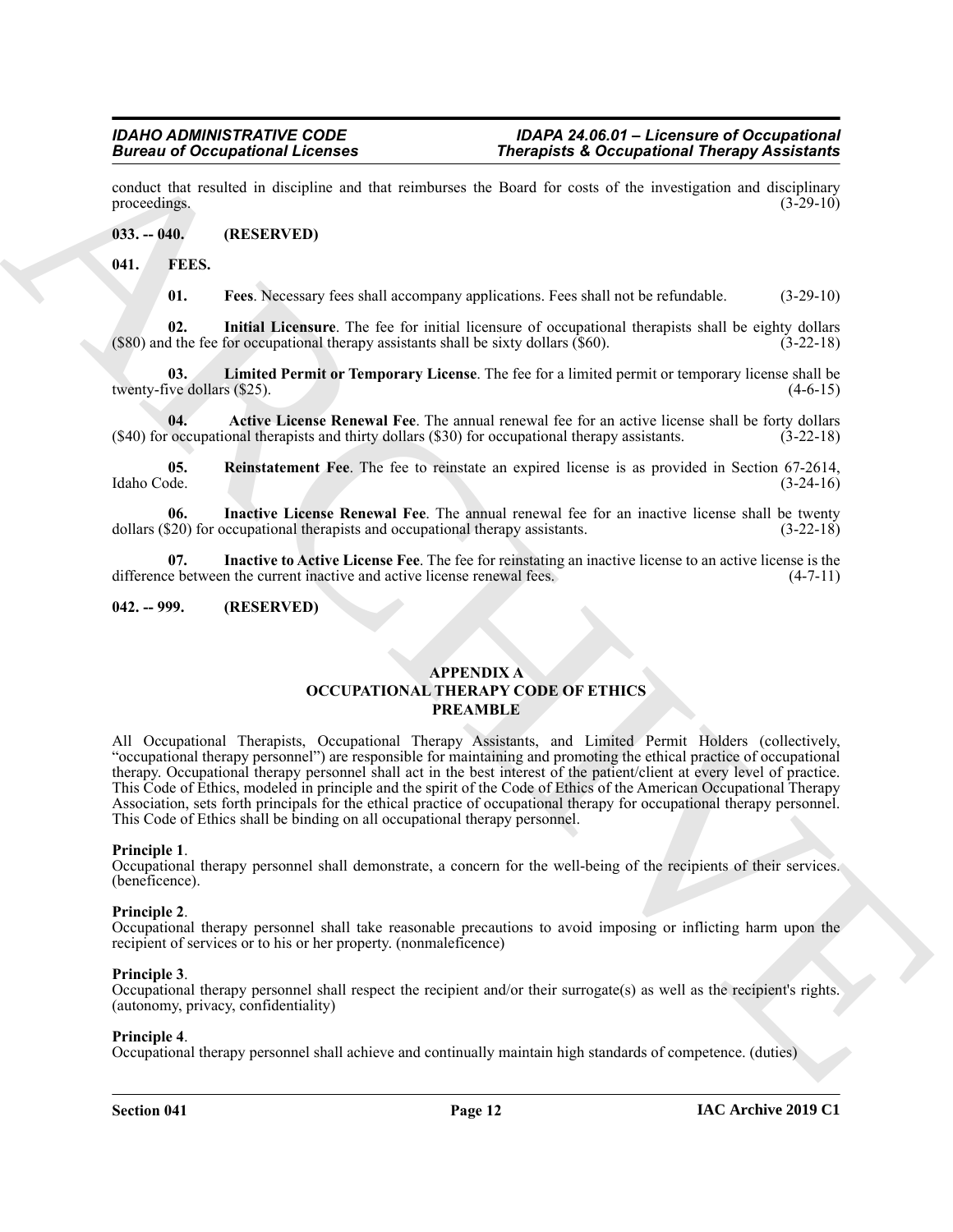#### **Principle 5**.

Biomaria de Ceccia présentat de la compte de la tempe de la compte de la compte de la compte de la compte de l<br>Conception de desay personnels de la compte de la compte de la compte de la procedure de la compte de la compte Occupational therapy personnel shall comply with laws and policies guiding the profession of occupational therapy. (justice)

#### **Principle 6**.

Occupational therapy personnel shall provide accurate information about occupational therapy services. (veracity)

#### **Principle 7**.

Occupational therapy personnel shall treat colleagues and other professionals with fairness, discretion, and integrity. (fidelity)